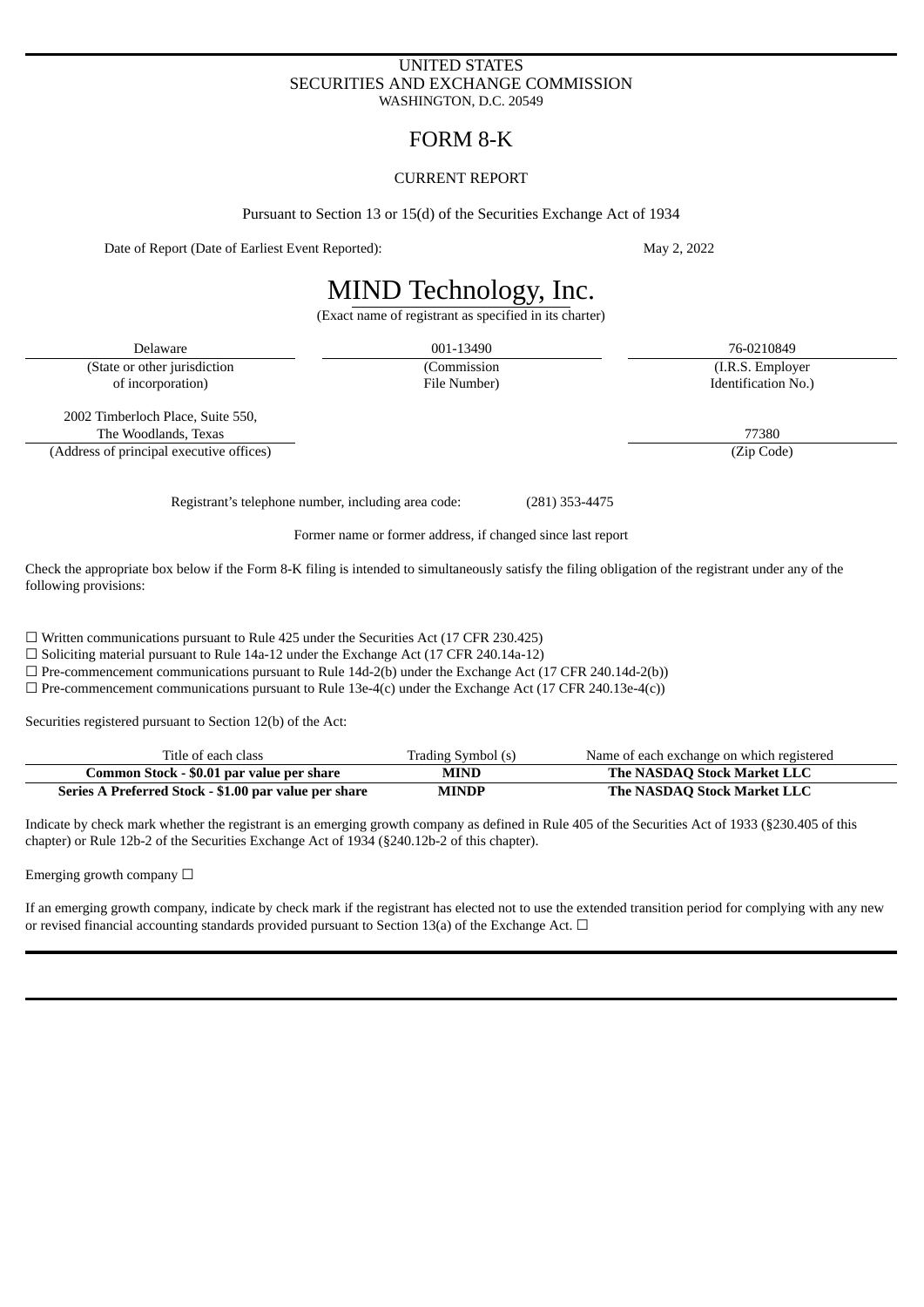#### Item 5.02 Departure of Directors or Certain Officers; Election of Directors; Appointment of Certain Officers; Compensatory Arrangements of **Certain Officers.**

#### (d) Election of Directors

On May 2, 2022, the Board of Directors (the "Board") of MIND Technology, Inc. (the "Company") increased the number of directors from five to six to reinstate a position previously eliminated due to the resignation of a director. Nancy J. Harned and Alan P. Baden were appointed to fill the vacancies on the Board. Ms. Harned and Mr. Baden will serve in the class of directors that will stand for re-election at the 2022 Annual Meeting of Stockholders. Ms. Harned will serve on the Nominating Committee and Strategic Planning Committee of the Board. Mr. Baden will serve on the Audit Committee and Compensation Committee of the Board. Neither Ms. Harned nor Mr. Baden had any related person transactions with the Company as of the date of their appointment, and therefore are both independent in accordance with Nasdaq rules. As a result of Mr. Baden's appointment, the Company is compliant with Nasdaq Listing Rule 5605(c)(2)(A), which requires the Company's Audit Committee be comprised of three independent directors.

Ms. Harned and Mr. Baden will be eligible for compensation in accordance with the Company's standard compensation policies for non-employee directors as described in the section entitled "Executive Compensation" in the Company's Proxy Statement on Schedule 14A filed with the Securities and Exchange Commission on May 28, 2021.

#### **Item 7.01 Regulation FD Disclosure**

On May 3, 2022, the Company issued a press release, a copy of which is attached as Exhibit 99.1 and incorporated by reference into this Item 7.01.

The information in this Item 7.01 (including the press release attached as Exhibit 99.1) is being furnished, not filed, for purposes of Section 18 of the Securities Exchange Act of 1934, as amended, and will not be incorporated by reference into any filing under the Securities Act of 1933, as amended, unless specifically identified therein as being incorporated therein by reference.

#### **Item 9.01 Financial Statements and Exhibits.**

|               | <b>Exhibit Number</b> | <b>Description</b>                                                          |
|---------------|-----------------------|-----------------------------------------------------------------------------|
| (c) Exhibits. | 99.1                  | <b>MIND Technology, Inc. press release dated May 3, 2022</b>                |
|               | 104                   | Cover Page Interactive Data File (embedded within the Inline XBRL document) |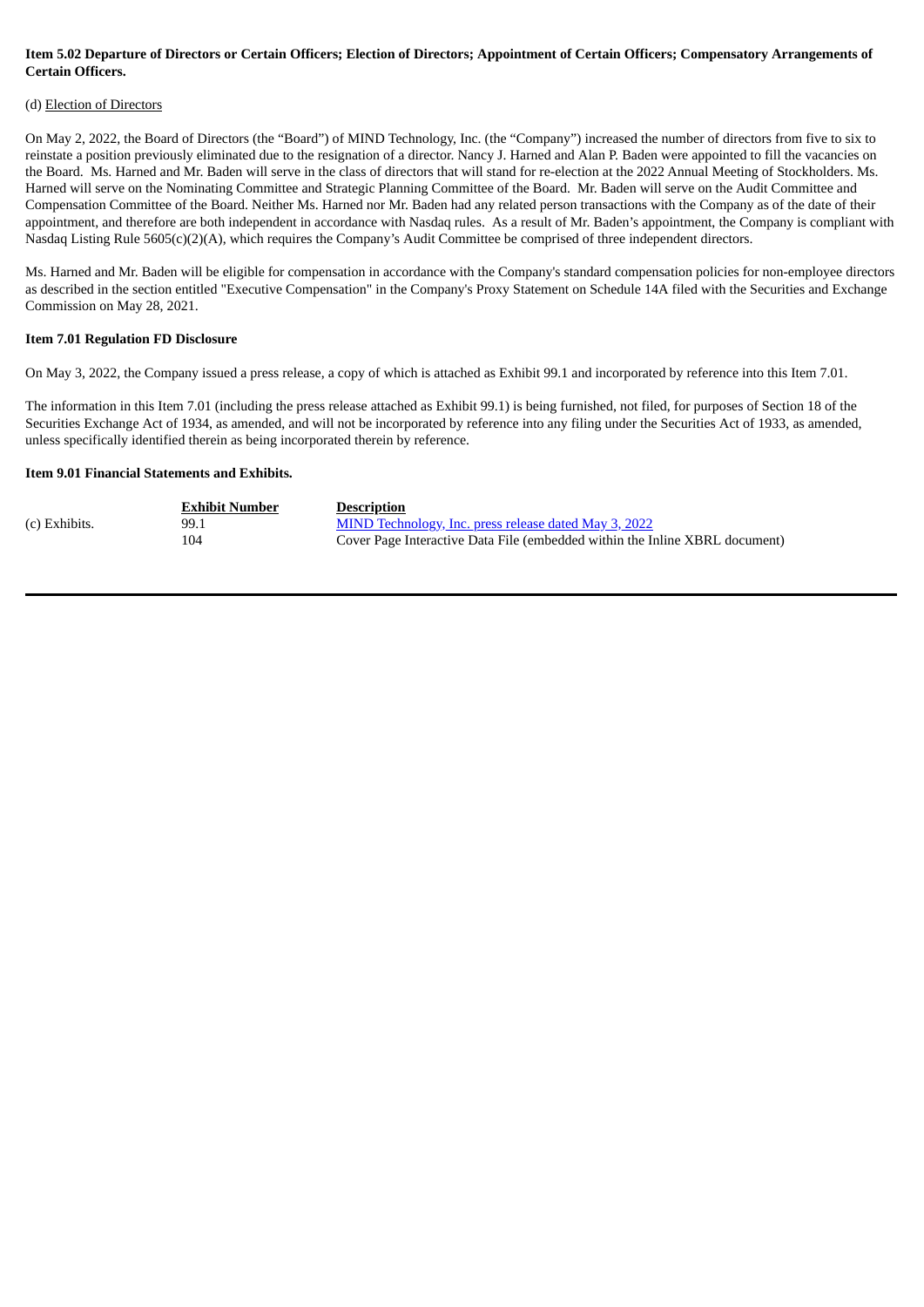#### **SIGNATURES**

Pursuant to the requirements of the Securities Exchange Act of 1934, the registrant has duly caused this report to be signed on its behalf by the undersigned hereunto duly authorized.

MIND Technology, Inc.

*May 3, 2022 By: /s/ Robert P. Capps*

*Name: Robert P. Capps Title: President and Chief Executive Officer*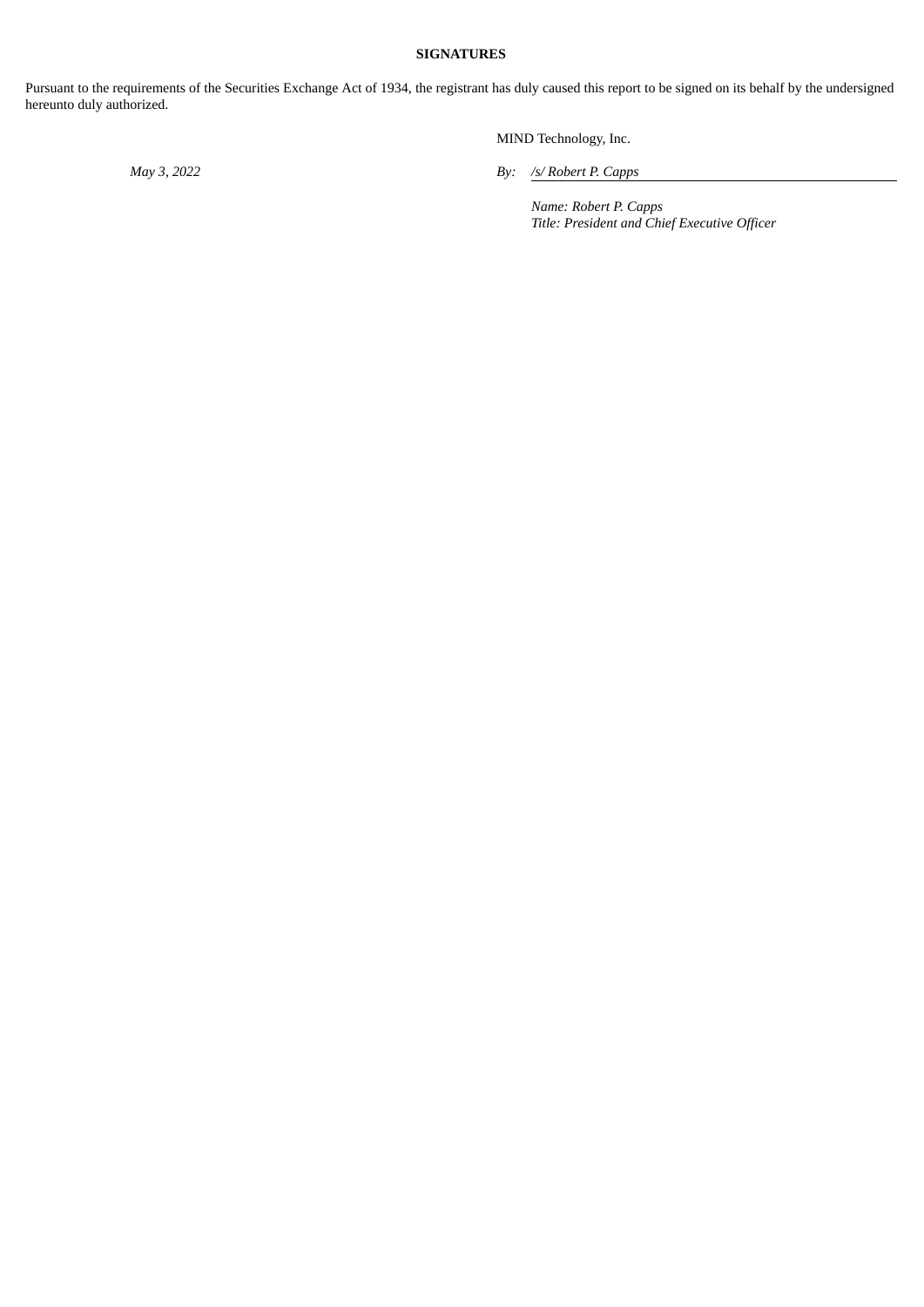<span id="page-3-0"></span>

# *NEWS RELEASE*

*Contacts: Rob Capps, President & CEO*

MIND Technology, Inc. 281-353-4475

**FOR IMMEDIATE RELEASE Kender Construction Construction Kender Construction Kender Construction Kender Construction Kender Construction** Dennard Lascar Investor Relations 713-529-6600 MIND@dennardlascar.com

#### **MIND TECHNOLOGY, INC. ANNOUNCES BOARD OF DIRECTORS ADDITIONS**

**THE WOODLANDS, TX** – **May 3, 2022** – MIND Technology, Inc. (NASDAQ: MIND) ("MIND" or the "Company") today announced that Alan P. Baden and Nancy Harned have been appointed to its Board of Directors (the "Board"), effective May 2, 2022.

Peter H. Blum, Chairman of the Board, stated, "We are extremely excited to add Nancy and Alan to our Board. Each of them brings a vast breadth of knowledge in their respective fields, and we believe that they will serve as tremendous resources to MIND in the future. Nancy's extensive Government and Navy background, and Alan's deep legal expertise in finance and securities will provide valuable perspectives as we continue to execute our strategy, drive profitability and enhance value for all of our shareholders."

Ms. Nancy Harned retired in 2020 from a 34-year career as a civilian employee of the Department of Defense. She served from 2007-2020 in various Senior Executive Service positions (equivalent to general officer or flag officer rank in the U.S. Armed Forces). From 2015-2020 she was the Executive Director for the Navy Expeditionary Combat Command, responsible to man, train and equip the Navy's 19,000+ Expeditionary Sailors. Her other Senior Executive assignments included the Office of the Assistant Secretary of the Army (Acquisition, Logistics and Technology), the Office of the Assistant Secretary of Defense for Research and Engineering, and Deputy Director for Programming on the Chief of Naval Operations staff, responsible to develop the annual \$125B U.S. Navy budget. From 2001-2007 Ms. Harned served in a variety of positions on the Chief of Naval Operations staff, and from 1993- 2001 she led sonar research programs at the Office of Naval Research. She began her career at the Naval Air Warfare Center, developing sonar signal processing techniques for anti-submarine warfare. She has her bachelors and masters degrees in electrical engineering.